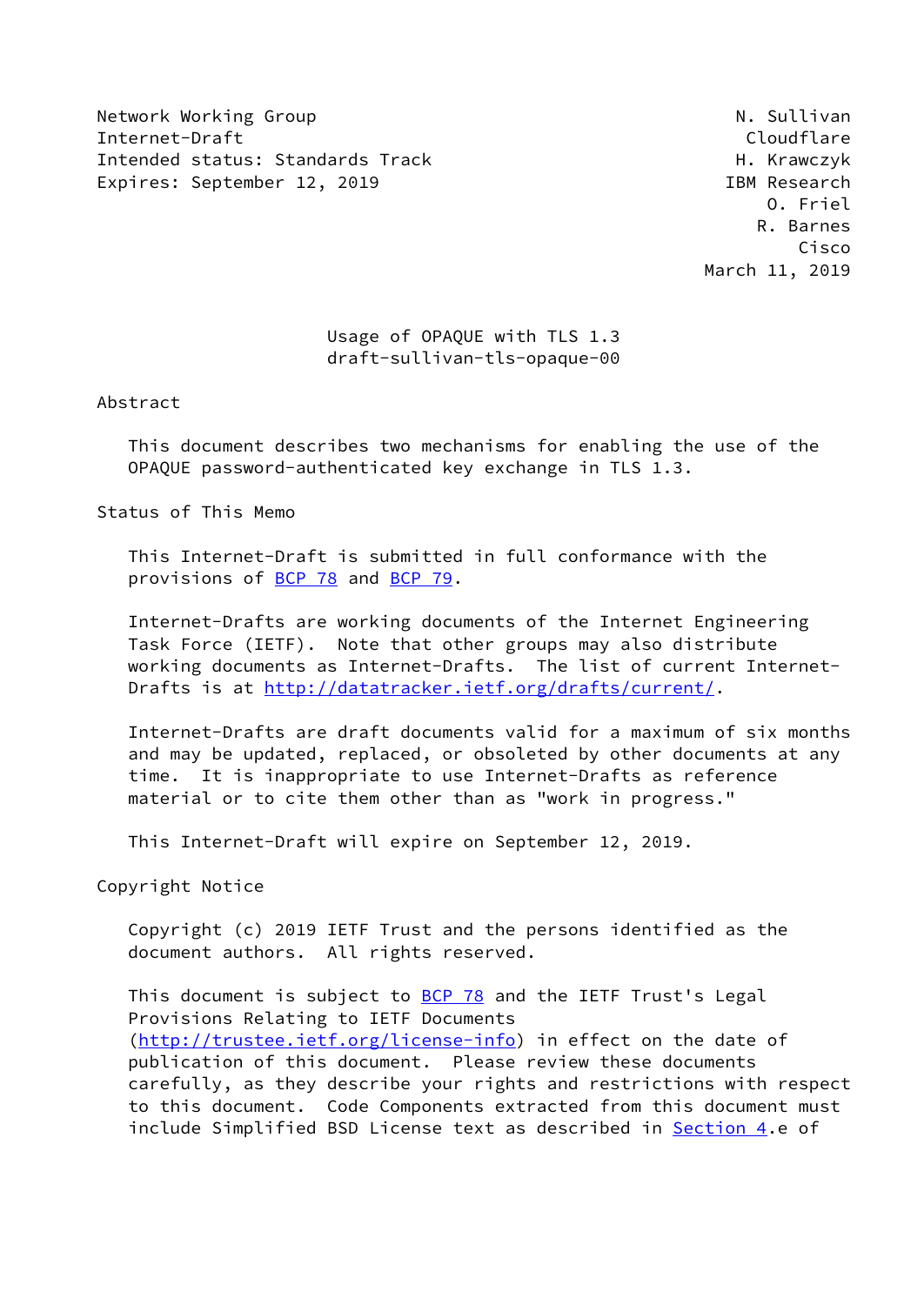<span id="page-1-1"></span>Internet-Draft TLS 1.3 OPAQUE March 2019

 the Trust Legal Provisions and are provided without warranty as described in the Simplified BSD License.

Table of Contents

|                                                              | $\sqrt{2}$     |
|--------------------------------------------------------------|----------------|
| Conventions and Definitions<br>2.                            | $\overline{3}$ |
| 3.                                                           | $\overline{3}$ |
| 4.                                                           | $\overline{4}$ |
| 4.1.                                                         | $\overline{5}$ |
| $\overline{5}$ .                                             | 6              |
| 6. Use of extensions in TLS handshake flows                  | 8              |
| $6.1.$ OPAQUE-3DH, OPAQUE-HMQV                               | $\frac{8}{2}$  |
|                                                              | 10             |
| Integration into Exported Authenticators<br>$\overline{1}$ . | 11             |
|                                                              | 11             |
|                                                              | 12             |
| 9.1.                                                         | 13             |
|                                                              | 13             |
|                                                              | 13             |
|                                                              | 14             |
|                                                              | 14             |
|                                                              | 14             |
| Normative References<br>13.1.                                | <u> 14</u>     |
| 13.2. Informative References                                 | 15             |
| Appendix A. Acknowledgments                                  | 16             |
|                                                              | 16             |
|                                                              |                |

## <span id="page-1-0"></span>[1](#page-1-0). Introduction

 Note that this draft has not received significant security review and should not be the basis for production systems.

 OPAQUE [\[opaque-paper](#page-16-1)] is a mutual authentication method that enables the establishment of an authenticated cryptographic key between a client and server based on a user's memorized password, without ever exposing the password to servers or other entities other than the client machine and without relying on PKI. OPAQUE leverages a primitive called a Strong Asymmetrical Password Authenticated Key Exchange (Strong aPAKE) to provide desirable properties including resistance to pre-computation attacks in the event of a server compromise.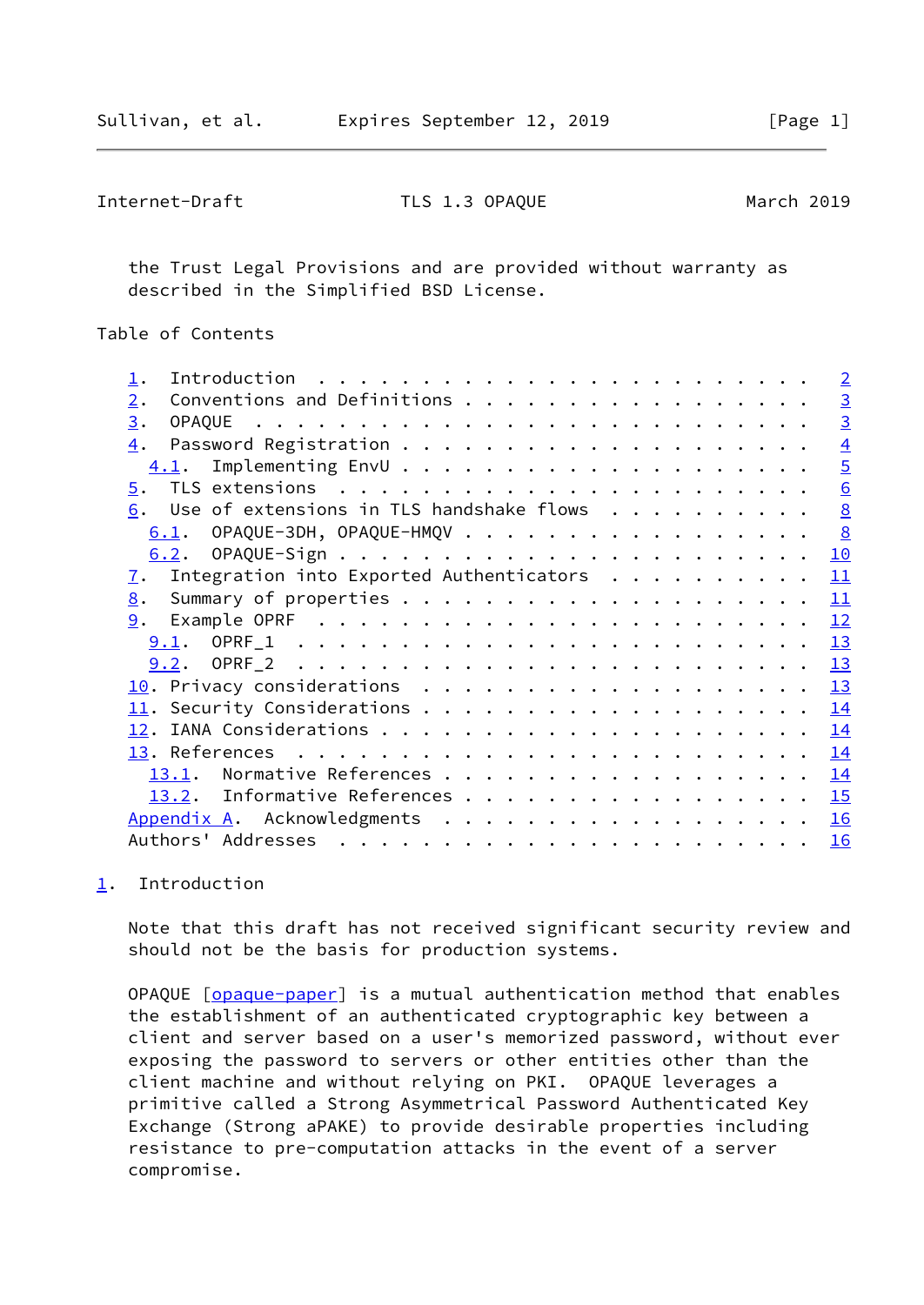In some cases, it is desirable to combine password-based authentication with traditional PKI-based authentication as a defense-in-depth measure. For example, in the case of IoT devices, it may be useful to validate that both parties were issued a certificate from a certain manufacturer. Another desirable property

| Sullivan, et al. |  |                            |  |          |  |
|------------------|--|----------------------------|--|----------|--|
|                  |  | Expires September 12, 2019 |  | [Page 2] |  |

<span id="page-2-1"></span>Internet-Draft TLS 1.3 OPAQUE March 2019

 for password-based authentication systems is the ability to hide the client's identity from the network. This document describes the use of OPAQUE in TLS 1.3 [\[TLS13\]](#page-16-2) both as part of the TLS handshake and post-handshake facilitated by Exported Authenticators [\[I-D.ietf-tls-exported-authenticator](#page-15-3)], how the different approaches satisfy the above properties and the trade-offs associated with each design.

 The in-handshake instantiations of OPAQUE can be used to authenticate a TLS handshake with a password alone, or in conjunction with certificate-based (mutual) authentication but does not provide identity hiding for the client. The Exported Authenticators instantiation of OPAQUE provides client identity hiding by default and allows the application to do password authentication at any time during the connection, but requires PKI authentication for the initial handshake and application-layer semantics to be defined for transporting authentication messages.

<span id="page-2-0"></span>[2](#page-2-0). Conventions and Definitions

 The key words "MUST", "MUST NOT", "REQUIRED", "SHALL", "SHALL NOT", "SHOULD", "SHOULD NOT", "RECOMMENDED", "NOT RECOMMENDED", "MAY", and "OPTIONAL" in this document are to be interpreted as described in [BCP](https://datatracker.ietf.org/doc/pdf/bcp14) [14](https://datatracker.ietf.org/doc/pdf/bcp14) [[RFC2119\]](https://datatracker.ietf.org/doc/pdf/rfc2119) [\[RFC8174](https://datatracker.ietf.org/doc/pdf/rfc8174)] when, and only when, they appear in all capitals, as shown here.

<span id="page-2-2"></span>[3](#page-2-2). OPAQUE

In OPAQUE [[opaque-paper\]](#page-16-1), it is shown that a Strong Asymmetric Password-Authenticated Key Exchange (Strong aPAKE) can be constructed given an oblivious pseudo-random function (OPRF) and authenticated key exchange protocol that is secure against reverse impersonation (a.k.a. KCI). Unlike previous PAKE methods such as SRP [\[RFC2945](https://datatracker.ietf.org/doc/pdf/rfc2945)] and SPAKE-2 [\[I-D.irtf-cfrg-spake2](#page-16-3)], which require a public salt value, a Strong aPAKE leverages the OPRF private key as salt, making it resistant to pre-computation attacks on the password database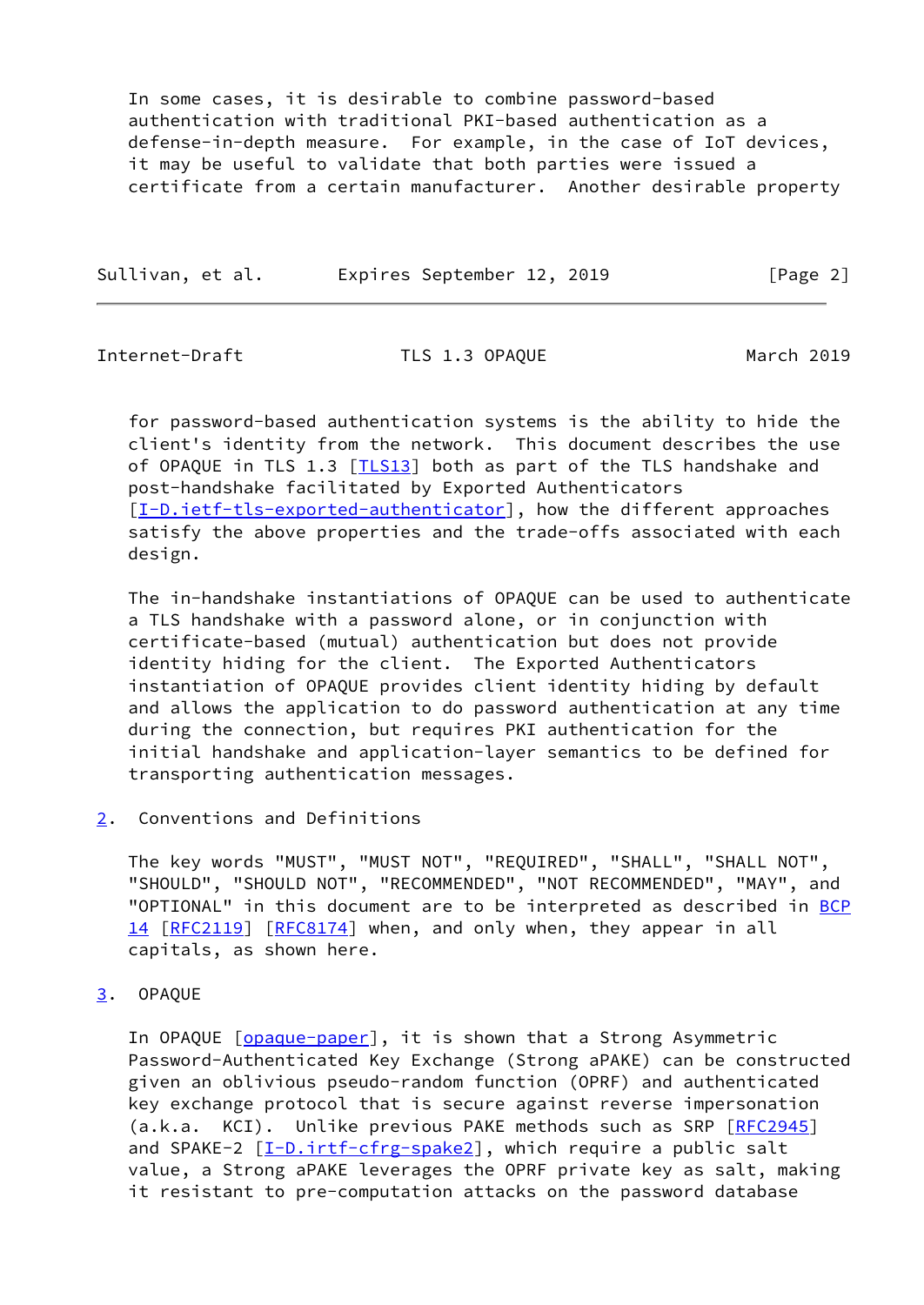stored on the server.

 TLS 1.3 provides a KCI-secure key agreement algorithm suitable for use with OPAQUE. This document describes three instantiations of OPAQUE in TLS 1.3: one based on digital signatures, one on Diffie- Hellman key agreement, and one based on HMQV key exchange. Of the three instantiations, the only one that has known IPR considerations is HMQV.

 OPAQUE consists of two distinct phases: password registration and authentication. We will describe the mechanisms for password registration in this document but it is assumed to have been done

| Sullivan, et al. |  | Expires September 12, 2019 |  |  | [Page 3] |  |
|------------------|--|----------------------------|--|--|----------|--|
|------------------|--|----------------------------|--|--|----------|--|

<span id="page-3-0"></span>Internet-Draft TLS 1.3 OPAQUE March 2019

 outside of TLS. During password registration, the client and server establish a shared set of parameters for future authentication and two private-public key pairs are generated, one for the client and one for the server. The server keeps its private key and stores an encapsulated copy of the client's key pair along with its own public key in an "envelope" that is encrypted with the result of the OPRF operation. Note that it is possible for the server to use the same key for multiple clients. It may be necessary to permit multiple simultaneous server keys in the even of a key rollover. The client does not store any state nor any PKI information.

We call the first instantiation OPAOUE-Sign. In OPAOUE-Sign, the key pairs generated at password registration time are digital signature keys. These signature keys are used in place of certificate keys for both server and client authentication in a TLS handshake. Client authentication is technically optional, but in practice is almost universally required. OPAQUE-Sign cannot be used alongside certificate-based handshake authentication. This instantiation can also be leveraged to do part of a post-handshake authentication using Exported Authenticators [\[I-D.ietf-tls-exported-authenticator](#page-15-3)] given an established TLS connection protected with certificate-based authentication.

 The second and third instantiations are called OPAQUE-3DH and OPAQUE- HMQV. In these instantiations, the key pairs are Diffie-Hellman keys and are used to establish a shared secret that is fed into the key schedule for the handshake. The handshake continues to use Certificate-based authentication. The two methods for establishing the shared key are Diffie-Hellman and HMQV. These instantiations are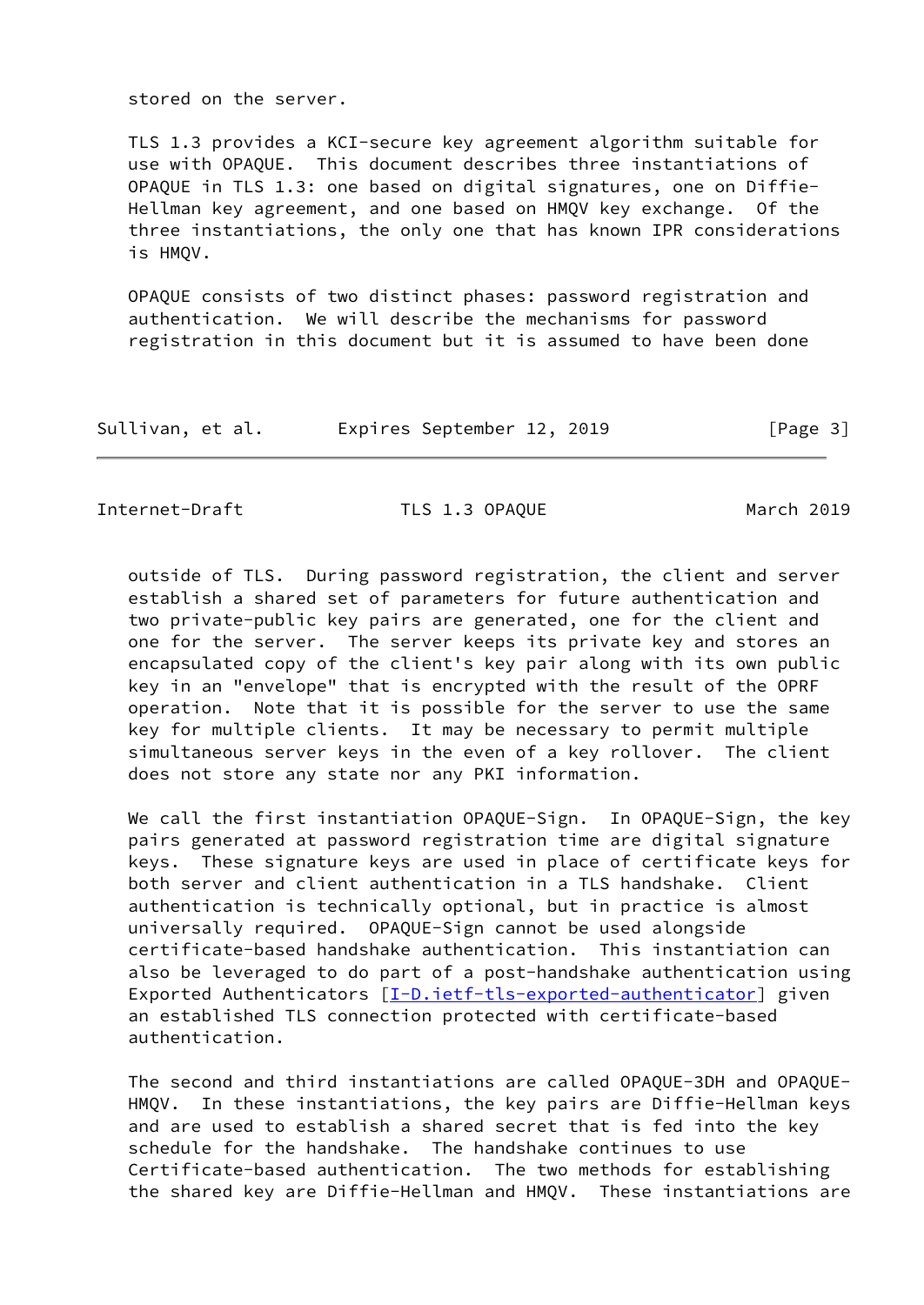best suited to use cases in which both password and certificate-based authentication are needed during the initial handshake, which is useful in some scenarios. There is no unilateral authentication in this context, mutual authentication is demonstrated explicitly through the finished messages.

<span id="page-4-0"></span>[4](#page-4-0). Password Registration

 Password registration is run between a user U and a server S. It is assumed that the user can authenticate the server during this registration phase (this is the only part in OPAQUE that requires some form of authenticated channel, either physical, out-of-band, PKI-based, etc.)

 A set of parameters is chosen. This includes an AuthEnc function for key encapsulation, a group setting for the OPRF (chosen as a cipher defined in Oblivious Pseudorandom Functions (OPRFs) using Prime-Order Groups [\[I-D.sullivan-cfrg-voprf](#page-16-4)]), an instantiation (either OPAQUE- Sign, OPAQUE-3DH or OPAQUE-HMQV), and a key type (either a TLS

| Sullivan, et al. | Expires September 12, 2019 |  | [Page 4] |  |
|------------------|----------------------------|--|----------|--|
|                  |                            |  |          |  |

<span id="page-4-1"></span>Internet-Draft TLS 1.3 OPAQUE March 2019

Signature Scheme [*TLS13*] for OPAQUE-Sign or a TLS Supported Group [\[TLS13](#page-16-2)] for OPAQUE-3DH and OPAQUE-HMQV).

- o U chooses password PwdU and a pair of private-public keys PrivU and PubU of the chosen key type.
- o S chooses OPRF key kU (random and independent for each user U) and sets vU = g^kU; it also chooses its own pair of private-public keys PrivS and PubS (the server can use the same pair of keys with multiple users), and sends PubS to U.
- o U and S run OPRF(kU;PwdU) as defined in with only U learning the result, denoted RwdU (mnemonics for "Randomized PwdU").
- o U generates an "envelope" EnvU defined as

EnvU = AuthEnc(RwdU; PrivU, PubU, PubS)

 where AuthEnc is an authenticated encryption function with the "key committing" property and is specified below in section. In EnvU, all values require authentication and PrivU also requires encryption. PubU can be omitted from EnvU if it can be reconstructed from PrivU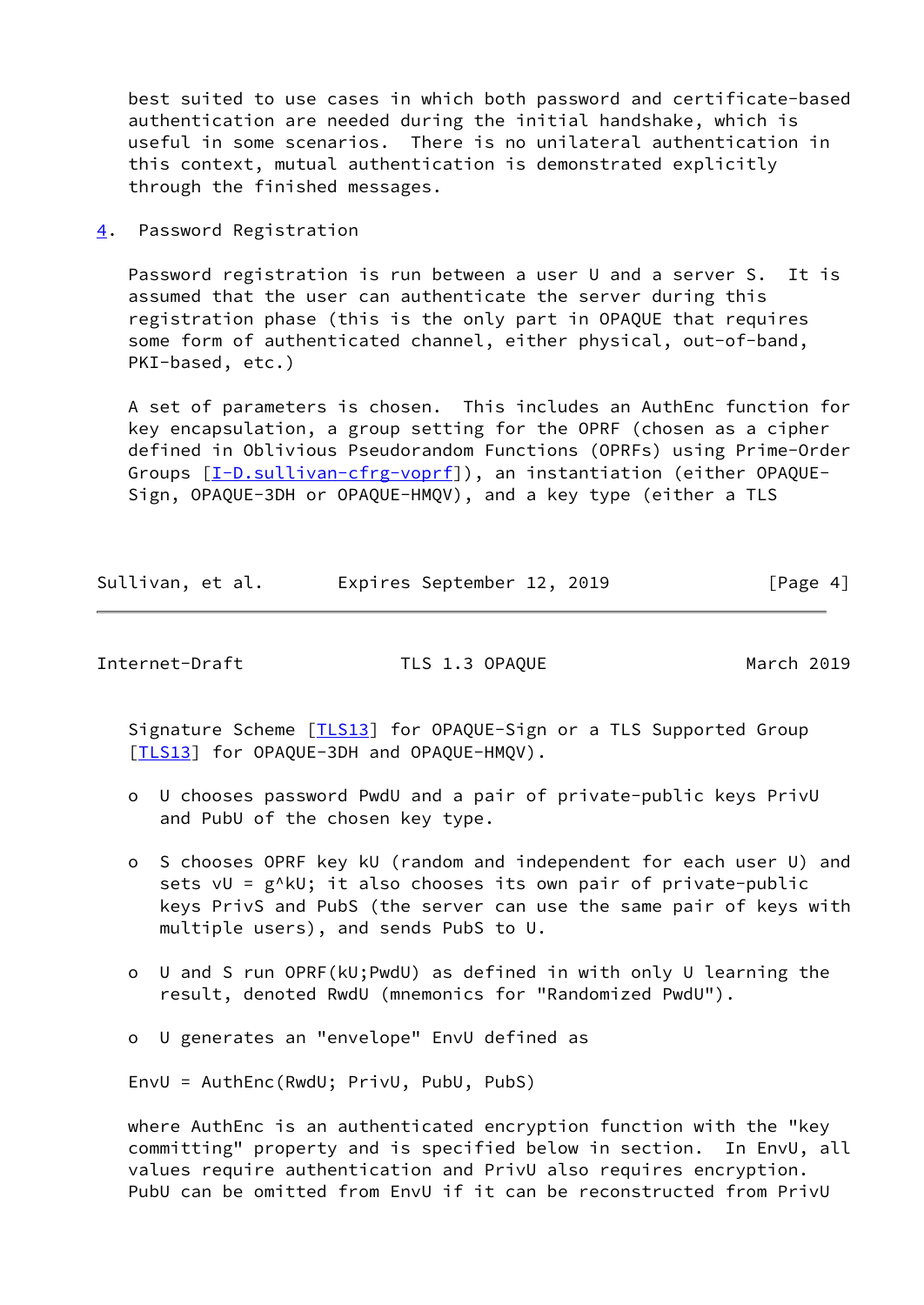but while it will save bits on the wire it will come at some computational cost during client authentication.

 o U sends EnvU and PubU to S and erases PwdU, RwdU and all keys. S stores (EnvU, PubS, PrivS, PubU, kU, vU) in a user-specific record. If PrivS and PubS are used for multiple users, S can store these values separately and omit them from the user's record.

 Note (salt). We note that in OPAQUE the OPRF key acts as the secret salt value that ensures the infeasibility of pre-computation attacks. No extra salt value is needed.

<span id="page-5-0"></span>[4.1](#page-5-0). Implementing EnvU

 The encryption for EnvU is required to be a key-committing authenticated encryption algorithm. This, unfortunately, eliminates both AES-GCM and AES-GCM-SIV as wrapping functions. It is possible to create a key-committing authenticated encryption using AES-CBC [\[RFC3602](https://datatracker.ietf.org/doc/pdf/rfc3602)] or AES-CTR [\[RFC5930](https://datatracker.ietf.org/doc/pdf/rfc5930)] with HMAC [\[RFC4868](https://datatracker.ietf.org/doc/pdf/rfc4868)] as long as the keys for encryption and authentication are derived separately with a key domain separation mechanism such as HKDF [\[RFC5869](https://datatracker.ietf.org/doc/pdf/rfc5869)].

| Sullivan, et al. | Expires September 12, 2019 |  | [Page 5] |  |
|------------------|----------------------------|--|----------|--|
|                  |                            |  |          |  |

<span id="page-5-2"></span>

<span id="page-5-1"></span>[5](#page-5-1). TLS extensions

 We define several TLS extensions to signal support for OPAQUE and transport the parameters. The extensions used here have a similar structure to those described in Usage of PAKE with TLS 1.3 [\[I-D.barnes-tls-pake](#page-16-5)]. The permitted messages that these extensions are allowed and the expected protocol flows are described below.

This document defines the following extension code points.

```
 enum {
   ...
   opaque_client_auth(TBD),
   opaque_server_auth(TBD),
   (65535)
```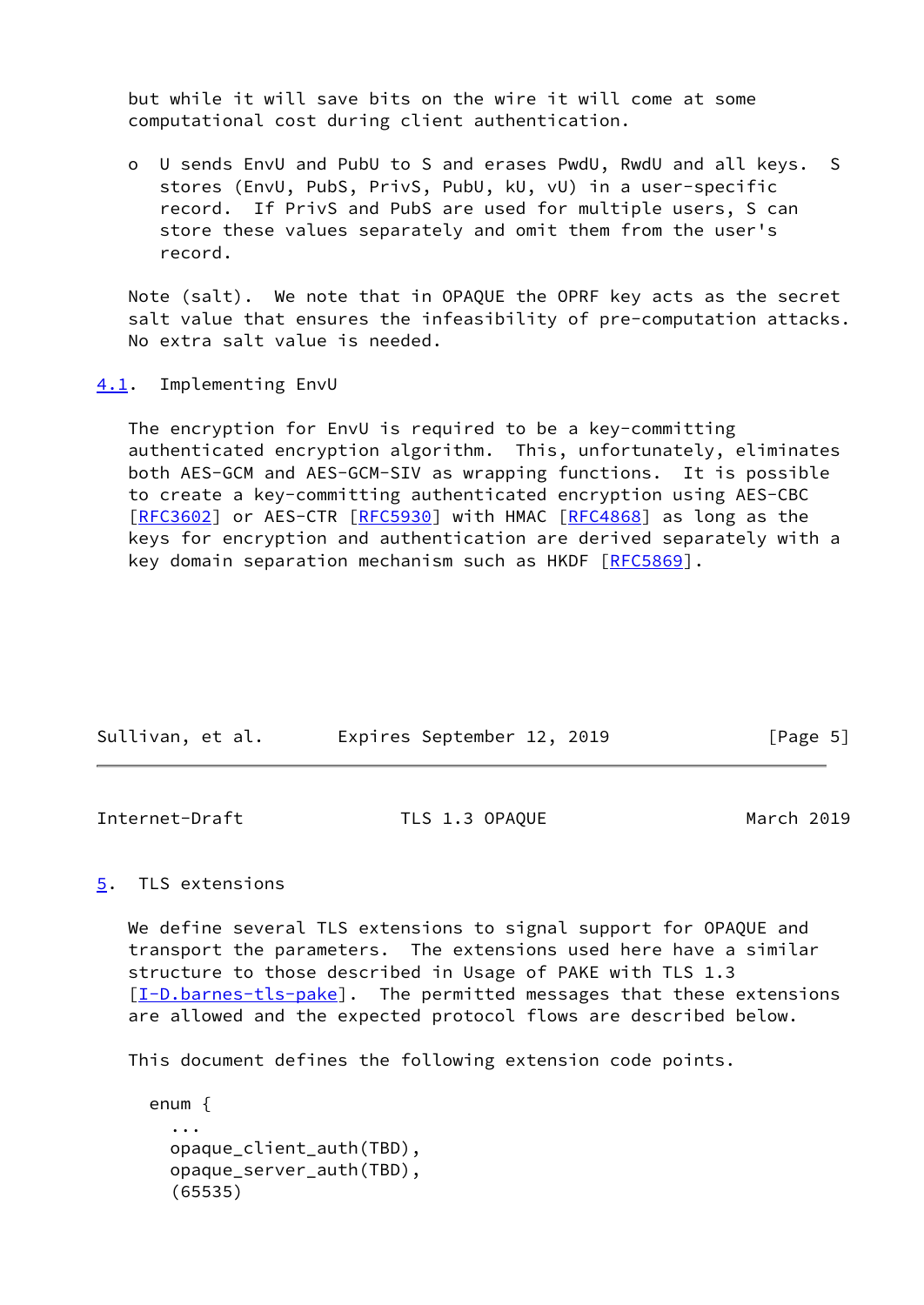} ExtensionType;

 The opaque\_client\_auth extension contains a PAKEClientAuthExtension struct and can only be included in the CertificateRequest and Certificate messages. The opaque\_client\_auth extension contains a PAKEServerAuthExtension struct and can only be included in the ClientHello, EncryptedExtensions, CertificateRequest and Certificate messages, depending on the type.

The structures contained in this extension are defined as:

```
 struct {
   opaque identity<0..2^16-1>;
   opaque OPRF_1<1..2^16-1>;
 } PAKEShareClient;
```
Sullivan, et al. Expires September 12, 2019 [Page 6]

Internet-Draft TLS 1.3 OPAQUE March 2019

 struct { opaque identity<0..2^16-1>; opaque OPRF\_2<1..2^16-1>; opaque vU<1..2^16-1>; opaque EnvU<1..2^16-1>; } PAKEShareServer;

struct {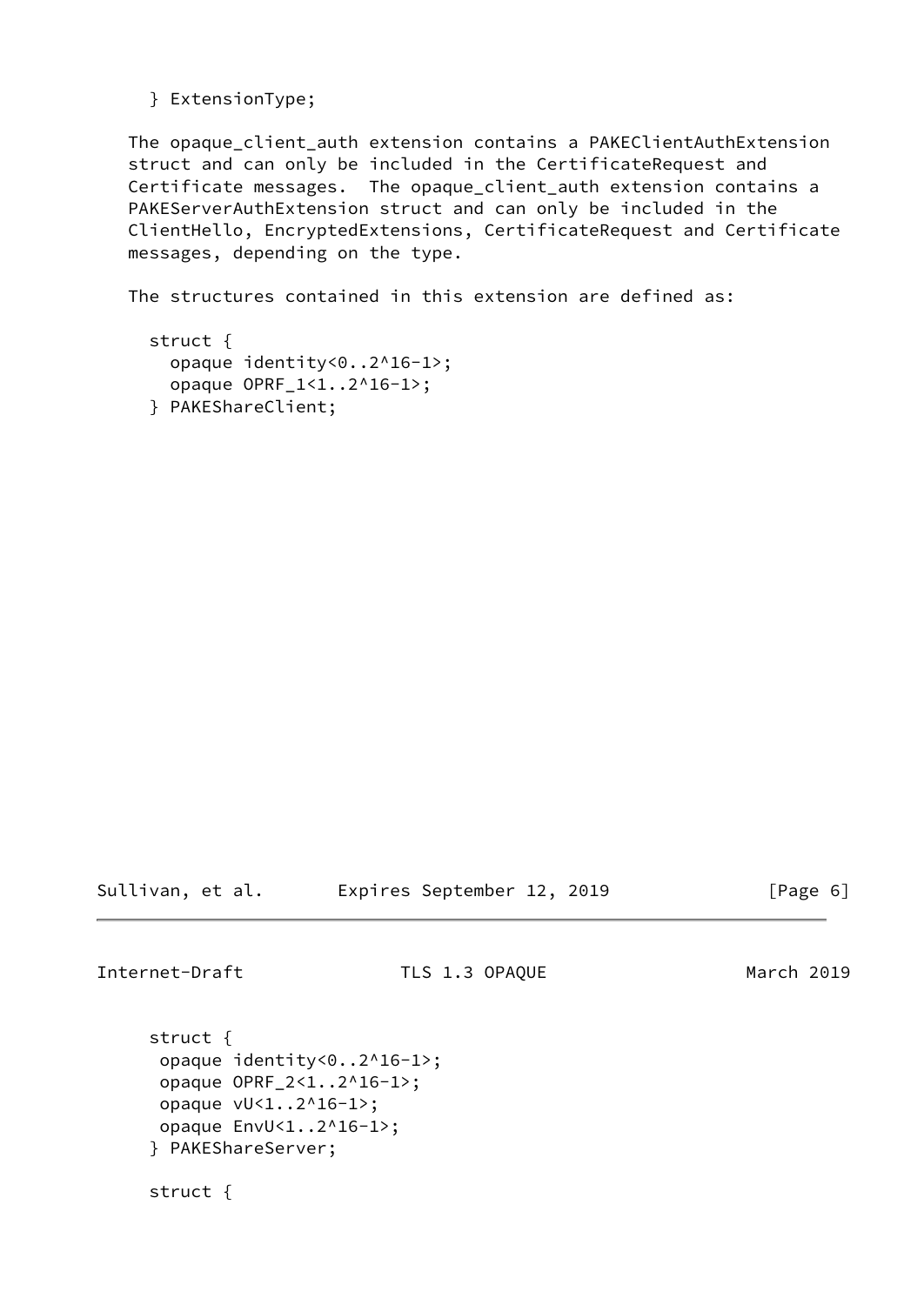```
select (Handshake.msg type) {
       ClientHello:
        PAKEShareClient client shares<0..2^16-1>;
         OPAQUEType types<0..2^16-1>;
       EncryptedExtensions, Certificate:
        PAKEShareServer server share;
         OPAQUEType type;
     }
   } PAKEServerAuthExtension;
   struct {
     opaque identity<0..2^16-1>;
   } PAKEClientAuthExtension;
 This document also defines the following set of types;
   enum {
     OPAQUE-Sign(1),
```

```
 OPAQUE-3DH(2),
   OPAQUE-3DH-Cert(3),
   OPAQUE-HMQV(4),
   OPAQUE-HMQV-Cert(5),
 } OPAQUEType;
```
 The "identity" field is the unique user id used to index the user's record on the server. The types field indicates the set of supported auth types by the client. The OPRF\_1 message is as defined in Oblivious Pseudorandom Functions (OPRFs) using Prime-Order Groups [\[I-D.sullivan-cfrg-voprf](#page-16-4)]. The content of OPRF\_1 is typically the result of the password hashed into a group element and blinded by an element known to the client. OPRF\_2 is the OPRF\_1 value operated on by the OPRF private key kU. vU is the public component of kU and EnvU is the envelope containing PrivU, PubS, and PubU. (Note that for groups, it may be more space efficient to only include PrivU and have the client derive PubU from PrivU). See [Section 9](#page-12-1) for details.

 This document also describes a new CertificateEntry structure that corresponds to an authentication via a signature derived using OPAQUE. This structure serves as a placeholder for the PAKEServerAuthExtension extension.

| Sullivan, et al. |  | Expires September 12, 2019 |  |  | [Page 7] |
|------------------|--|----------------------------|--|--|----------|
|------------------|--|----------------------------|--|--|----------|

<span id="page-7-0"></span>Internet-Draft TLS 1.3 OPAQUE March 2019

struct {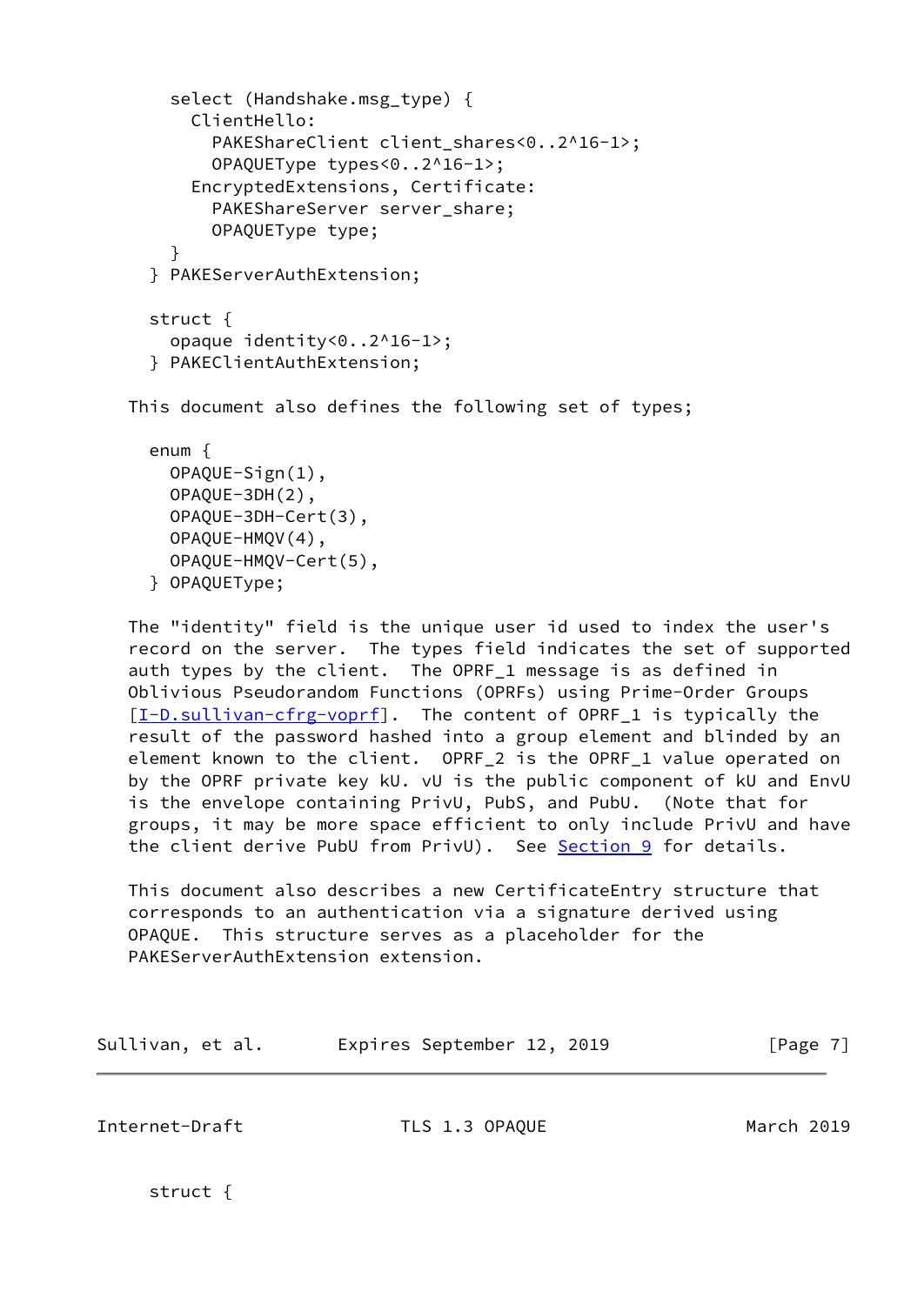```
 select (certificate_type) {
     case OPAQUESign:
      /* Defined in this document */ opaque null<0>
     case RawPublicKey:
       RFC 7250 ASN.1 subjectPublicKeyInfo */ opaque ASN1_subjectPublicKeyInfo<1..2^24-1>;
     case X509:
       opaque cert_data<1..2^24-1>;
   };
   Extension extensions<0..2^16-1>;
 } CertificateEntry;
```
 We request that IANA add an additional type to the "TLS Certificate Types" registry for this OPAQUESign.

 Support for the OPAQUESign Certificate type for server authentication can be negotiated using the server certificate type [\[RFC7250](https://datatracker.ietf.org/doc/pdf/rfc7250)] and the Certificate type for client authentication can be negotiated using the client\_certificate\_type extension [[RFC7250](https://datatracker.ietf.org/doc/pdf/rfc7250)].

 Note that there needs to be a change to the client\_certificate\_type row in the IANA TLS ExtensionType Values table to allow client\_certificate\_type extension to be used as an extension to the CertificateRequest message.

<span id="page-8-0"></span>[6](#page-8-0). Use of extensions in TLS handshake flows

<span id="page-8-1"></span>[6.1](#page-8-1). OPAQUE-3DH, OPAQUE-HMQV

 In these two modes of operation, the OPAQUE private keys are used for key agreement algorithm and the result is fed into the TLS key schedule. Password validation is confirmed by the validation of the finished message. These modes can be used in conjunction with optional Certificate-based authentication.

 It should be noted that since the identity of the client it is not encrypted as it is sent as an extension to the ClientHello. This may present a privacy problem unless a mechanism like ESNI [\[I-D.ietf-tls-esni](#page-16-6)] is created to protect it.

 Upon receiving a PAKEServerAuth extension, the server checks to see if it has a matching record for this identity. If the record does not exist, the handshake is aborted with a TBD error message. If the record does exist, but the key type of the record does not match any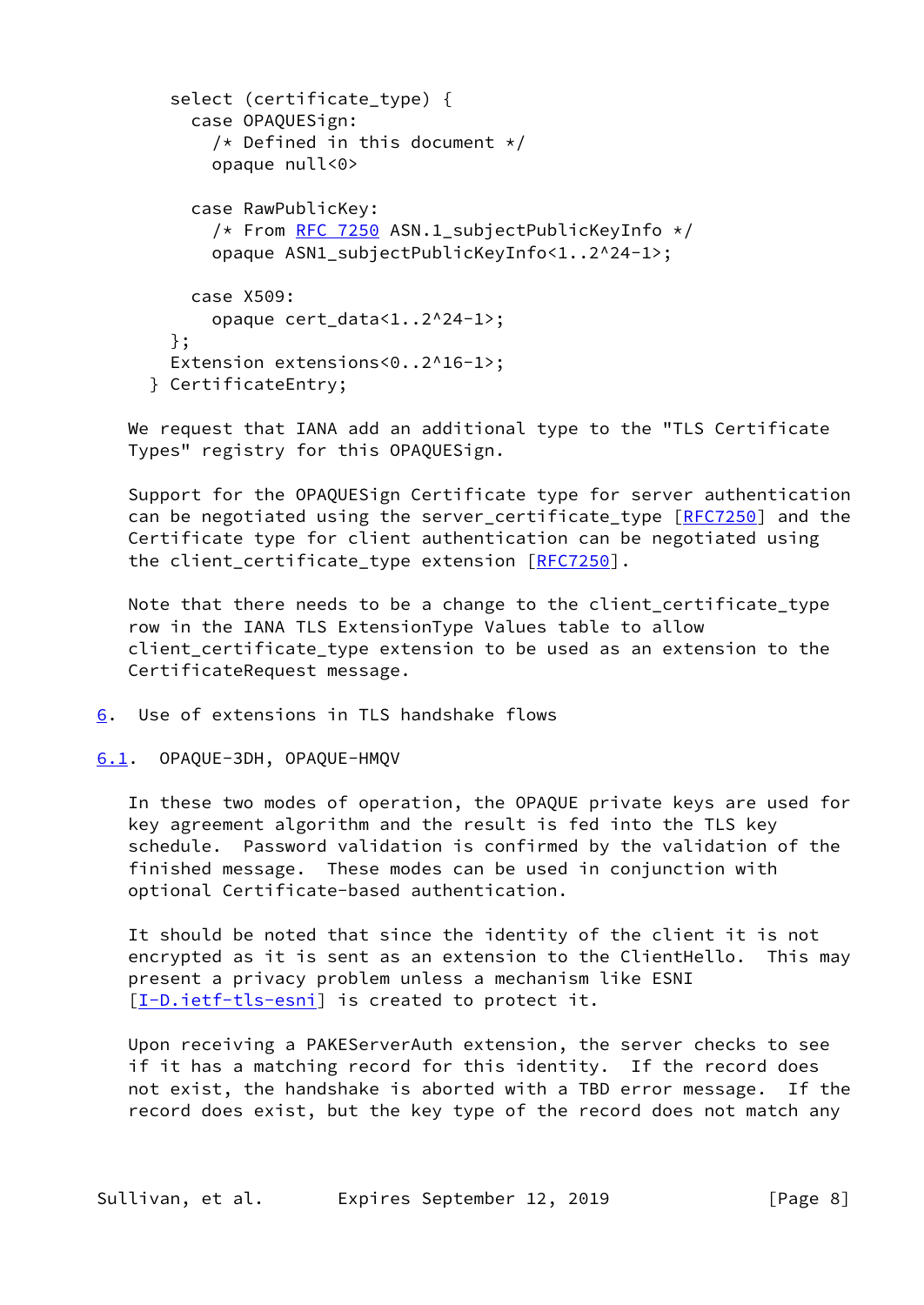of the supported\_groups sent in the key\_share extension of the ClientHello, an HRR is sent containing the set of valid key types that it found records for.

 Given a matching key\_share and an identity with a matching supported group, the server returns its PAKEServerAuth as an extension to its EncryptedExtensions. Both parties then derive a shared OPAQUE key using

HMQV

C computes  $K = (g^y \times Pubs^e)^{x}$  + d\*PrivU) S computes  $K = (g^x \times g^x + P^x \cdot g^x)$  + e\*PrivS

where  $d = H(g^x, IdS)$  and  $e = H(g^x, IdU)$ , and IdU, IdS represent the identities of user (sent as identity in PAKEShareClient) and server (EncryptedExtension or Certificate message). TODO: be more explicit about content of IdS.

3DH

C computes  $K = H(g^y \land PrivU || Pubb \land x || PbS \land PrivU || IdU || IdS)$ S computes  $K = H(g^x \wedge PrivS || Pubs \wedge y || PubU \wedge PrivS || IdU || IdS)$ 

 IdU, IdS represent the identities of user (sent as identity in PAKEShareClient) and server (Certificate message).

H is the HKDF function agreed upon in the TLS handshake.

 The result, K, is then added as an input to the Master Secret in place of the 0 value defined in TLS 1.3:

0 -> HKDF-Extract = Master Secret

becomes

K -> HKDF-Extract = Master Secret

 In this construction, the finished messages cannot be validated unless the OPAQUE computation was done correctly on both sides, authenticating both client and server.

 For the certificate version of OPAQUE (OPAQUE-3DH-Cert, OPAQUE-HMQV- Cert), the server's first flight contains the standard set of messages: ServerHello, EncryptedExtension, (optional)CertificateRequest, Certificate, CertificateVerify,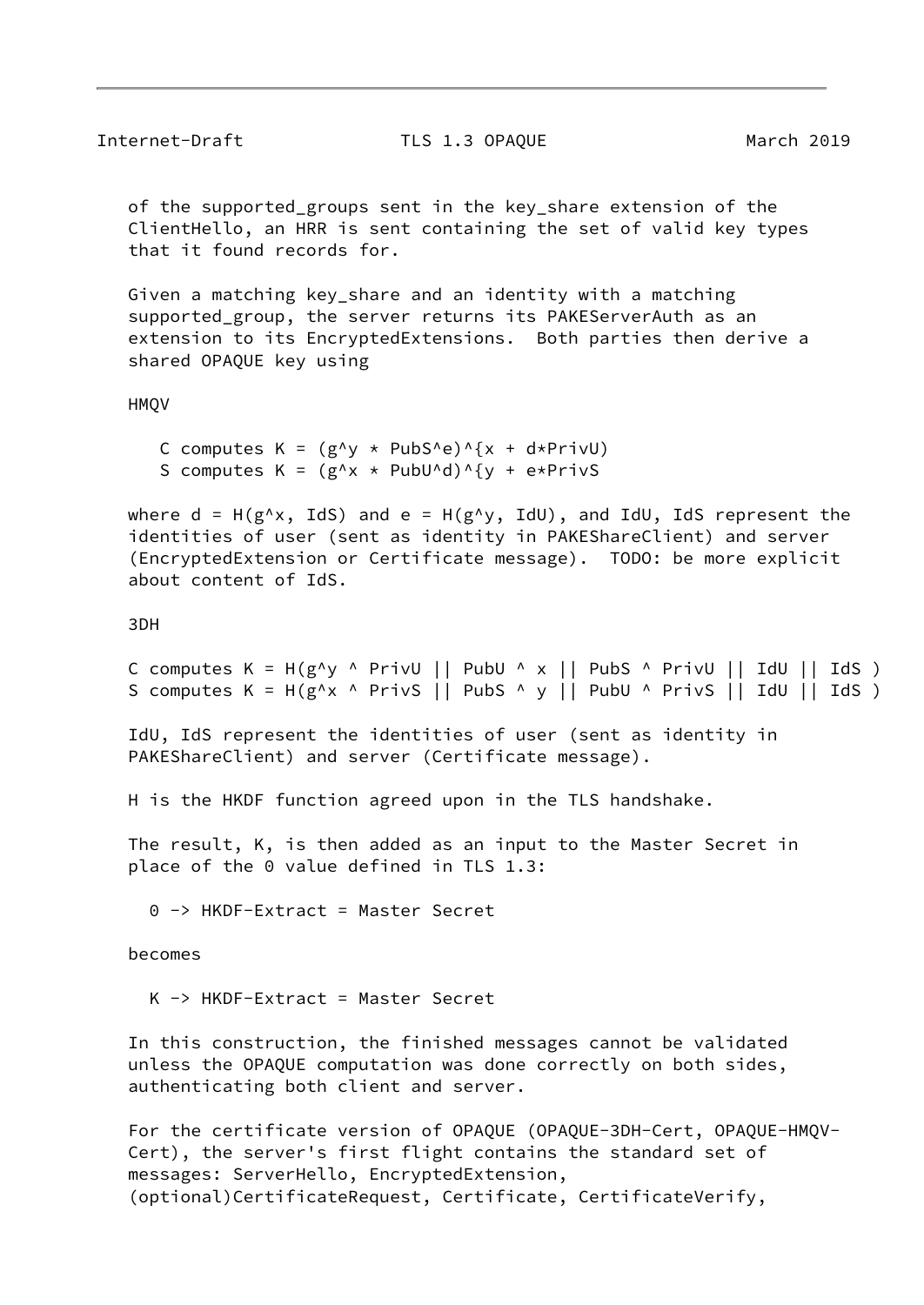Finished. In the non-certificate cases (OPAQUE-3DH-Cert, OPAQUE-

| Sullivan, et al. | Expires September 12, 2019 | [Page 9] |
|------------------|----------------------------|----------|
|------------------|----------------------------|----------|

<span id="page-10-1"></span>Internet-Draft TLS 1.3 OPAQUE March 2019

 HMQV-Cert), the Certificate and CertificateVerify messages are omitted, similar to the PSK mode in TLS 1.3.

<span id="page-10-0"></span>[6.2](#page-10-0). OPAQUE-Sign

 In this modes of operation, the OPAQUE private keys are used for digital signatures and are used to define a new Certificate type and CertificateVerify algorithm. Like the 3DH and HKDF instantiations above, the identity of the client is sent in the clear in the client's first flight unless a mechanism like ESNI [\[I-D.ietf-tls-esni](#page-16-6)] is created to protect it.

 Upon receiving a PAKEServerAuth extension, the server checks to see if it has a matching record for this identity. If the record does not exist, the handshake is aborted with a TBD error message. If the record does exist, but the key type of the record does not match any of the supported\_signatures sent in the the ClientHello, the handshake must be aborted with a TBD error.

 We define a new Certificate message type for an OPAQUE-Sign authenticated handshake.

```
 enum {
   X509(0),
   RawPublicKey(2),
   OPAQUE-Sign(3),
   (255)
 } CertificateType;
```
Certificates of this type have CertificateEntry structs of the form:

 struct { Extension extensions<0..2^16-1>; } CertificateEntry;

 Given a matching signature\_scheme and an identity with a matching key type, the server returns a certificate message with type OPAQUE-Sign with PAKEServerAuth as an extension. The private key used in the CertificateVerify message is set to PrivS, and the client verifies it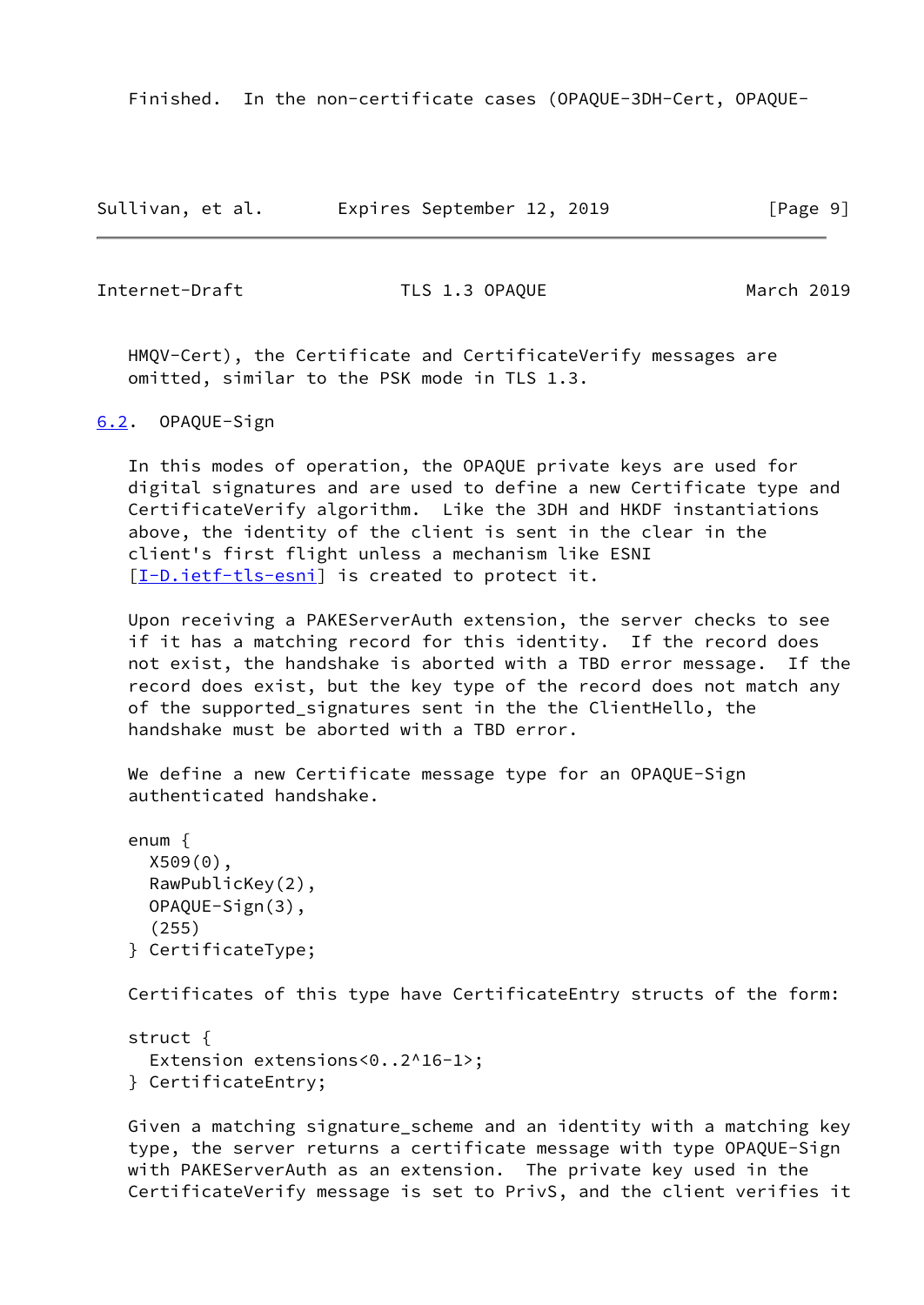using PubS.

 It is RECOMMENDED that the server includes a CertificateRequest message with a PAKEClientAuth and the identity originally sent in the PAKEServerAuth extension from the client hello. On receiving a CertificateRequest message with a PAKEClientAuth extension, the client returns a CertificateVerify message signed by PrivC which is validated by the server using PubC.

| Sullivan, et al. |  | Expires September 12, 2019 |  |  | [Page 10] |
|------------------|--|----------------------------|--|--|-----------|
|------------------|--|----------------------------|--|--|-----------|

<span id="page-11-1"></span>Internet-Draft TLS 1.3 OPAQUE March 2019

<span id="page-11-0"></span>[7](#page-11-0). Integration into Exported Authenticators

 Neither of the above mechanisms provides privacy for the user during the authentication phase, as the user id is sent in the clear. It is possible to create an encryption mechanism like ESNI [\[I-D.ietf-tls-esni](#page-16-6)] to protect these values, but this is not in scope for this document. Additionally, OPAQUE-Sign has the drawback that it cannot be used in conjunction with certificate-based authentication.

 It is possible to address both the privacy concerns and the requirement for certificate-based authentication by using OPAQUE-Sign in Exported Authenticator [[I-D.ietf-tls-exported-authenticator](#page-15-3)] flow, since exported authenticators are sent over a secure channel that is typically established with certificate-based authentication. Using Exported Authenticators for OPAQUE has the additional benefit that it can be triggered at any time after a TLS session has been established, which better fits modern web-based authentication mechanism.

 The client hello contains PAKEServerAuth, PAKEClientAuth with empty identity values to indicate support for these mechanisms.

- 1. Client creates Authenticator Request with CR extension PAKEServerAuth (identity, OPRF\_1)
- 2. Server creates Exported Authenticator with OPAQUE-Sign (PAKEServerAuth) and CertificateVerify (signed with PrivS)

 If the server would like to then establish mutual authentication, it can do the following: 1. Server creates Authenticator Request with CH extension PAKEClientAuth (identity) 2. Client creates Exported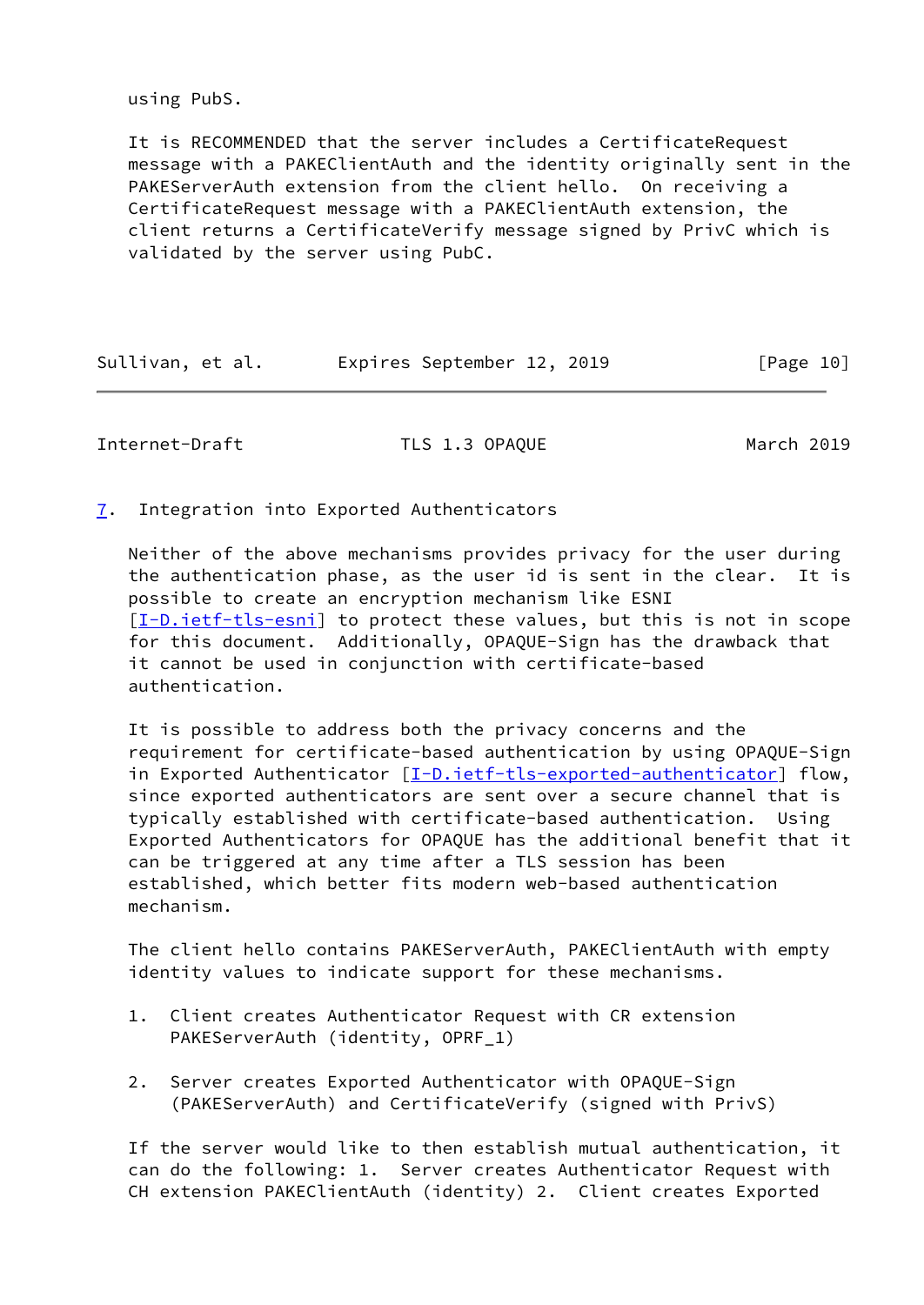Authenticator with OPAQUE-Sign Certificate and CertificateVerify (signed with PrivU)

 Support for Exported Authenticators is negotiated at the application layer. For example, OPAQUE-Sign in EAs could be defined as an extension to Secondary Certificates in HTTP/2 [\[I-D.ietf-httpbis-http2-secondary-certs](#page-15-4)].

<span id="page-12-0"></span>[8](#page-12-0). Summary of properties

| Sullivan, et al. | Expires September 12, 2019 |  | [Page 11] |
|------------------|----------------------------|--|-----------|

<span id="page-12-2"></span>Internet-Draft TLS 1.3 OPAQUE March 2019

| Variant $\langle$<br>Property | Ident<br>ity H<br>iding | Certificat<br>e Authenti<br>cation | Server-<br>only<br>Auth | Post-<br>handshake<br>auth | Minimu<br>m<br>round<br>trips |
|-------------------------------|-------------------------|------------------------------------|-------------------------|----------------------------|-------------------------------|
| OPAQUE-<br>$Sign-EA$          | yes                     | yes                                | yes                     | yes                        | $2 - RTT$                     |
| OPAQUE-Sign                   | no                      | no                                 | yes                     | no                         | $1 - RTT$                     |
| OPAQUE-3DH                    | no                      | no                                 | no                      | no                         | $1 - RTT$                     |
| OPAQUE-3DH-<br>Cert           | no                      | yes                                | no                      | no                         | $1 - RTT$                     |
| OPAQUE-HMQV                   | no                      | no                                 | no                      | no                         | $1 - RTT$                     |
| OPAQUE-<br>HMQV-Cert          | no                      | yes                                | no                      | no                         | $1 - RTT$                     |

<span id="page-12-1"></span>[9](#page-12-1). Example OPRF

This is an example OPRF instantiation based on the ECOPRF-P256-HKDF-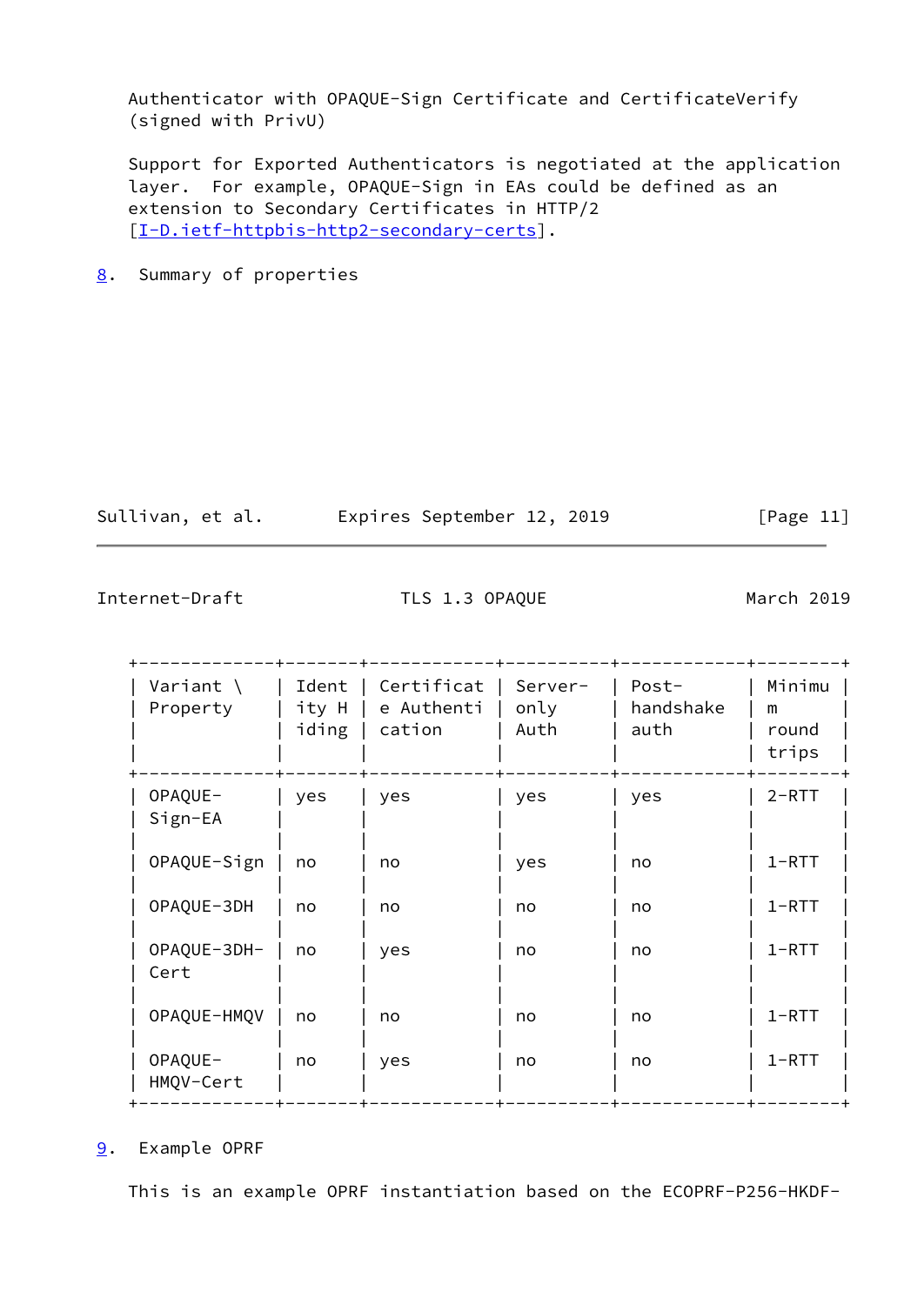SHA256-SSWU ciphersuite in [[I-D.sullivan-cfrg-voprf\]](#page-16-4). We use additive group notation in this description because we specifically target the elliptic curve case. All operations can be replaced with their multiplicative group counterparts.

 The example ECOPRF-P256-HKDF-SHA256-SSWU instantiation uses the following parameters:

- o Curve: SECP256K1 curve
- o H\_1: H2C-P256-SHA256-SSWU- [[I-D.sullivan-cfrg-voprf](#page-16-4)]
- o label: voprf\_h2c
- o H\_2: SHA256

 See [\[I-D.sullivan-cfrg-voprf](#page-16-4)] for more details about how each of the above components are used. In the following we will use the functions OPRF\_Blind, OPRF\_Sign, OPRF\_Unblind, OPRF\_Finalize that are defined in the same document.

| Sullivan, et al. | Expires September 12, 2019 |  | [Page 12] |
|------------------|----------------------------|--|-----------|
|------------------|----------------------------|--|-----------|

<span id="page-13-1"></span>Internet-Draft TLS 1.3 OPAQUE March 2019

<span id="page-13-0"></span>[9.1](#page-13-0). OPRF\_1

 Let p be the prime order of the base field of the curve that is used  $(e.g. 2^256 - 2^224 + 2^192 + 2^06 - 1$  for P-256). Let I2OSP, OS2IP be functions as defined in  $[REC8017]$ . Then OPRF<sub>1</sub> is computed using the OPRF\_Blind function on the password P follows:

- 1.  $r \le -\frac{1}{2}$  GF(p)
- 2.  $M := rH_1(P)$
- 3. Output (r, M)

 $H_1 =$  hash-to-curve(P) = 1. t1 = H("h2c" || label || I2OSP(len(x), 4) || P) 2. t2 =  $OS2IP(t1)$  3. y = t^2 mod p 4. H\_1(P) = map2curve\_simple\_swu(y)  $5. M = rH_1(P)$ 

The client keeps the blind r, and sends the OPRF\_1 value M as an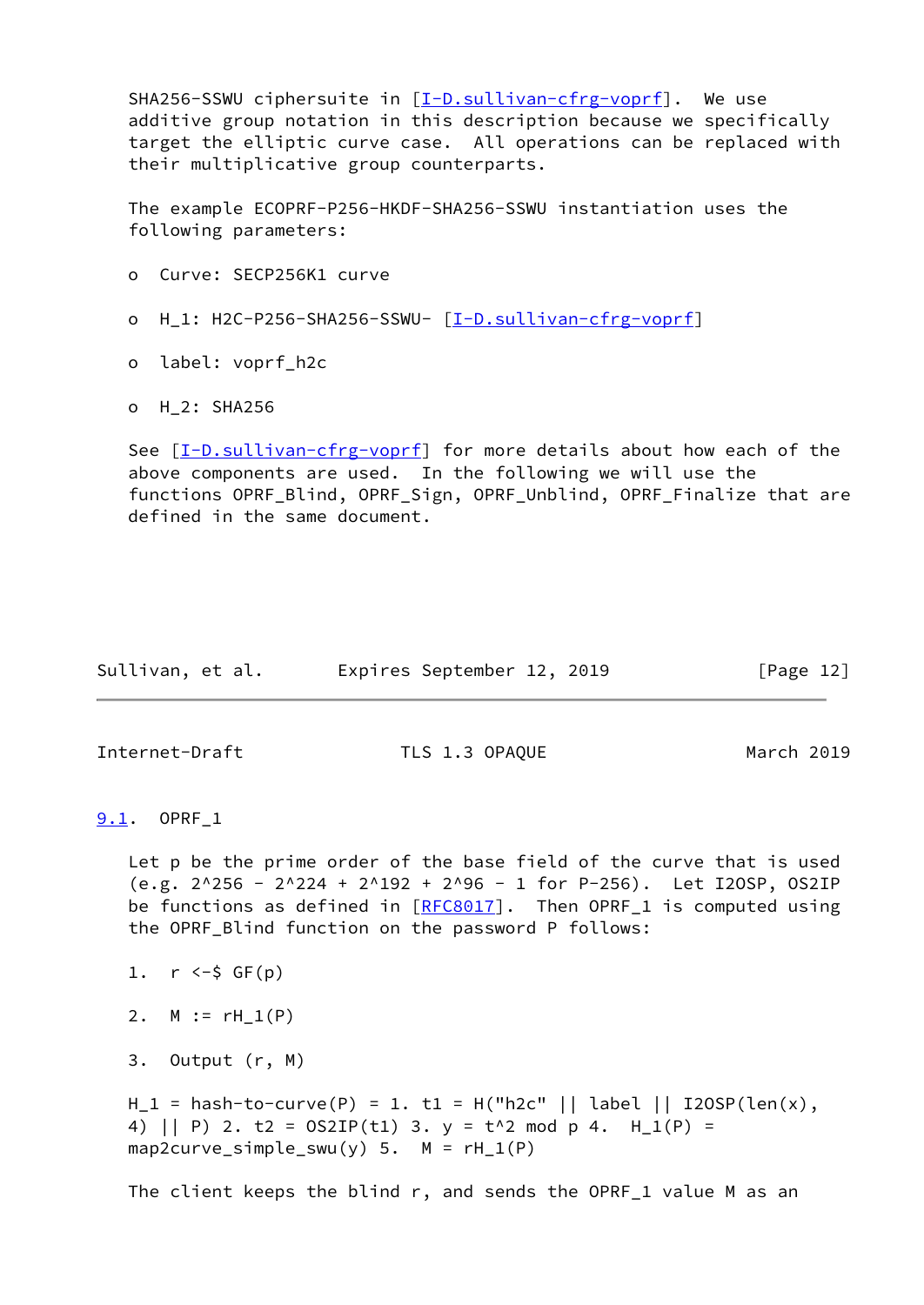EllipticCurve point [\[TLS13](#page-16-2)].

<span id="page-14-0"></span>[9.2](#page-14-0). OPRF\_2

 The server now computes OPRF\_2 by applying OPRF\_Sign on the received message M: 1. Z := kM 2. Output Z Note that the server should multiply M by the cofactor of the given curve before it outputs Z. In the case of P-256, this cofactor is equal to 1 and so it is not necessary.

 The output Z of OPRF\_2 is sent as an EllipticCurve point "[]" back to the client.

 When the client receives the output of OPRF\_2, it derives the envelope decryption key using OPRF\_Unblind followed by OPRF\_Finalize.

- 2. y := H\_2(P, N) (OPRF\_Finalize). Here, we require that N is serialized before it is input to H\_2. The client can now stores (P, y) for future usage.
- <span id="page-14-1"></span>[10.](#page-14-1) Privacy considerations

TBD

Sullivan, et al. Expires September 12, 2019 [Page 13]

<span id="page-14-3"></span>Internet-Draft TLS 1.3 OPAQUE March 2019

<span id="page-14-2"></span>[11.](#page-14-2) Security Considerations

TODO: protecting against user enumeration

<span id="page-14-4"></span>[12.](#page-14-4) IANA Considerations

 o Existing IANA references have not been updated yet to point to this document.

 IANA is asked to register a new value in the "TLS Certificate Types" registry of Transport Layer Security (TLS) Extensions (TLS-

<sup>1.</sup>  $N := (1/r)Z$  (OPRF\_Unblind)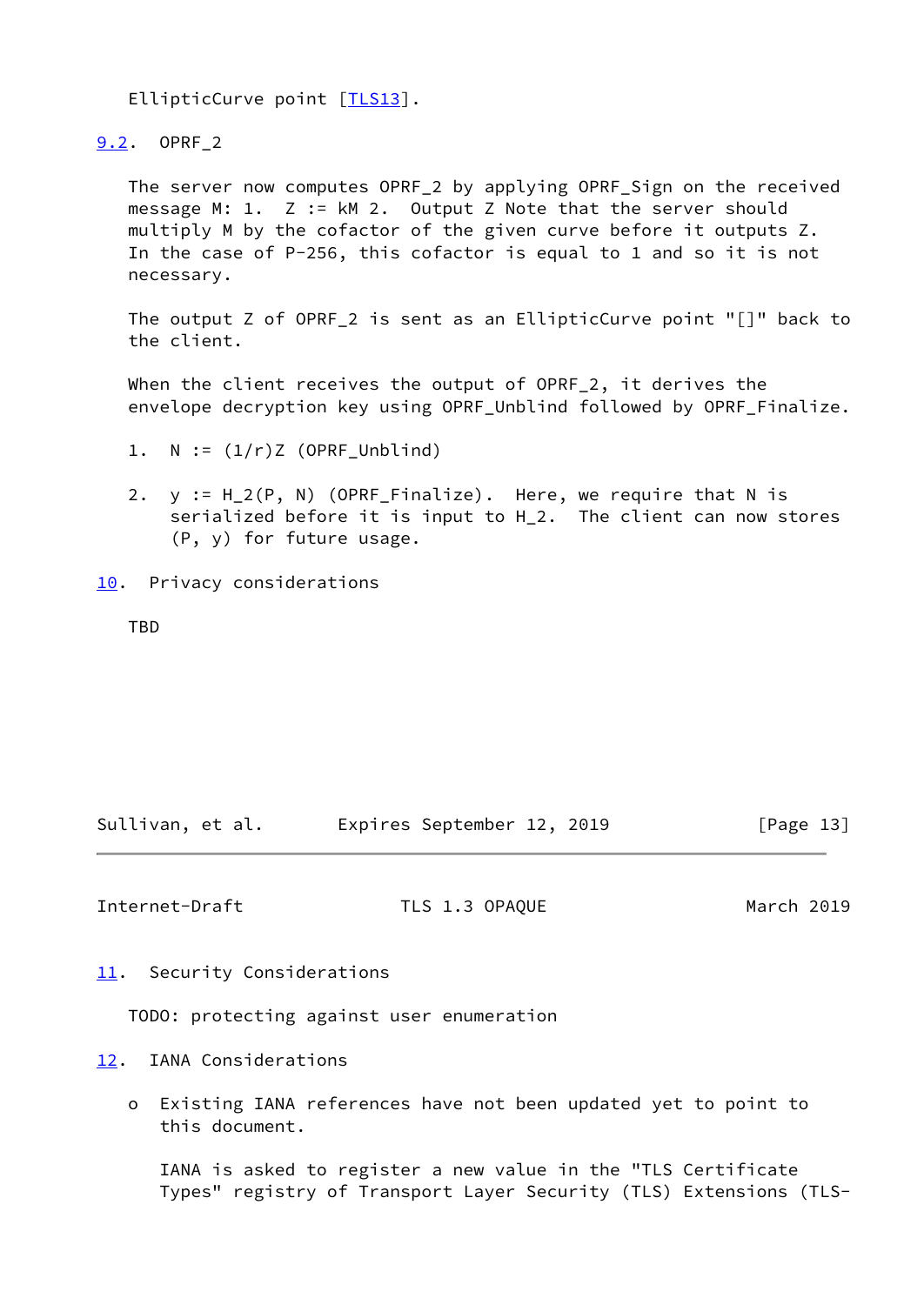Certificate-Types-Registry), as follows:

o Value: 4 Description: OPAQUE Authentication Reference: This RFC

 Correction request: The client\_certificate\_type row in the IANA TLS ExtensionType Values table to allow client certificate type extension to be used as an extension to the CertificateRequest message.

- <span id="page-15-0"></span>[13.](#page-15-0) References
- <span id="page-15-4"></span><span id="page-15-3"></span><span id="page-15-1"></span>[13.1](#page-15-1). Normative References
	- [I-D.ietf-httpbis-http2-secondary-certs] Bishop, M., Sullivan, N., and M. Thomson, "Secondary Certificate Authentication in HTTP/2", [draft-ietf-httpbis](https://datatracker.ietf.org/doc/pdf/draft-ietf-httpbis-http2-secondary-certs-03) [http2-secondary-certs-03](https://datatracker.ietf.org/doc/pdf/draft-ietf-httpbis-http2-secondary-certs-03) (work in progress), October 2018.
	- [I-D.ietf-tls-exported-authenticator] Sullivan, N., "Exported Authenticators in TLS", [draft](https://datatracker.ietf.org/doc/pdf/draft-ietf-tls-exported-authenticator-08) [ietf-tls-exported-authenticator-08](https://datatracker.ietf.org/doc/pdf/draft-ietf-tls-exported-authenticator-08) (work in progress), October 2018.
	- [RFC2119] Bradner, S., "Key words for use in RFCs to Indicate Requirement Levels", [BCP 14](https://datatracker.ietf.org/doc/pdf/bcp14), [RFC 2119](https://datatracker.ietf.org/doc/pdf/rfc2119), DOI 10.17487/RFC2119, March 1997, [<https://www.rfc](https://www.rfc-editor.org/info/rfc2119) [editor.org/info/rfc2119](https://www.rfc-editor.org/info/rfc2119)>.
	- [RFC3602] Frankel, S., Glenn, R., and S. Kelly, "The AES-CBC Cipher Algorithm and Its Use with IPsec", [RFC 3602](https://datatracker.ietf.org/doc/pdf/rfc3602), DOI 10.17487/RFC3602, September 2003, [<https://www.rfc](https://www.rfc-editor.org/info/rfc3602) [editor.org/info/rfc3602](https://www.rfc-editor.org/info/rfc3602)>.
	- [RFC4868] Kelly, S. and S. Frankel, "Using HMAC-SHA-256, HMAC-SHA- 384, and HMAC-SHA-512 with IPsec", [RFC 4868](https://datatracker.ietf.org/doc/pdf/rfc4868), DOI 10.17487/RFC4868, May 2007, <[https://www.rfc](https://www.rfc-editor.org/info/rfc4868) [editor.org/info/rfc4868](https://www.rfc-editor.org/info/rfc4868)>.

Sullivan, et al. Expires September 12, 2019 [Page 14]

<span id="page-15-2"></span>Internet-Draft TLS 1.3 OPAQUE March 2019

 [RFC7250] Wouters, P., Ed., Tschofenig, H., Ed., Gilmore, J., Weiler, S., and T. Kivinen, "Using Raw Public Keys in Transport Layer Security (TLS) and Datagram Transport Layer Security (DTLS)", [RFC 7250,](https://datatracker.ietf.org/doc/pdf/rfc7250) DOI 10.17487/RFC7250,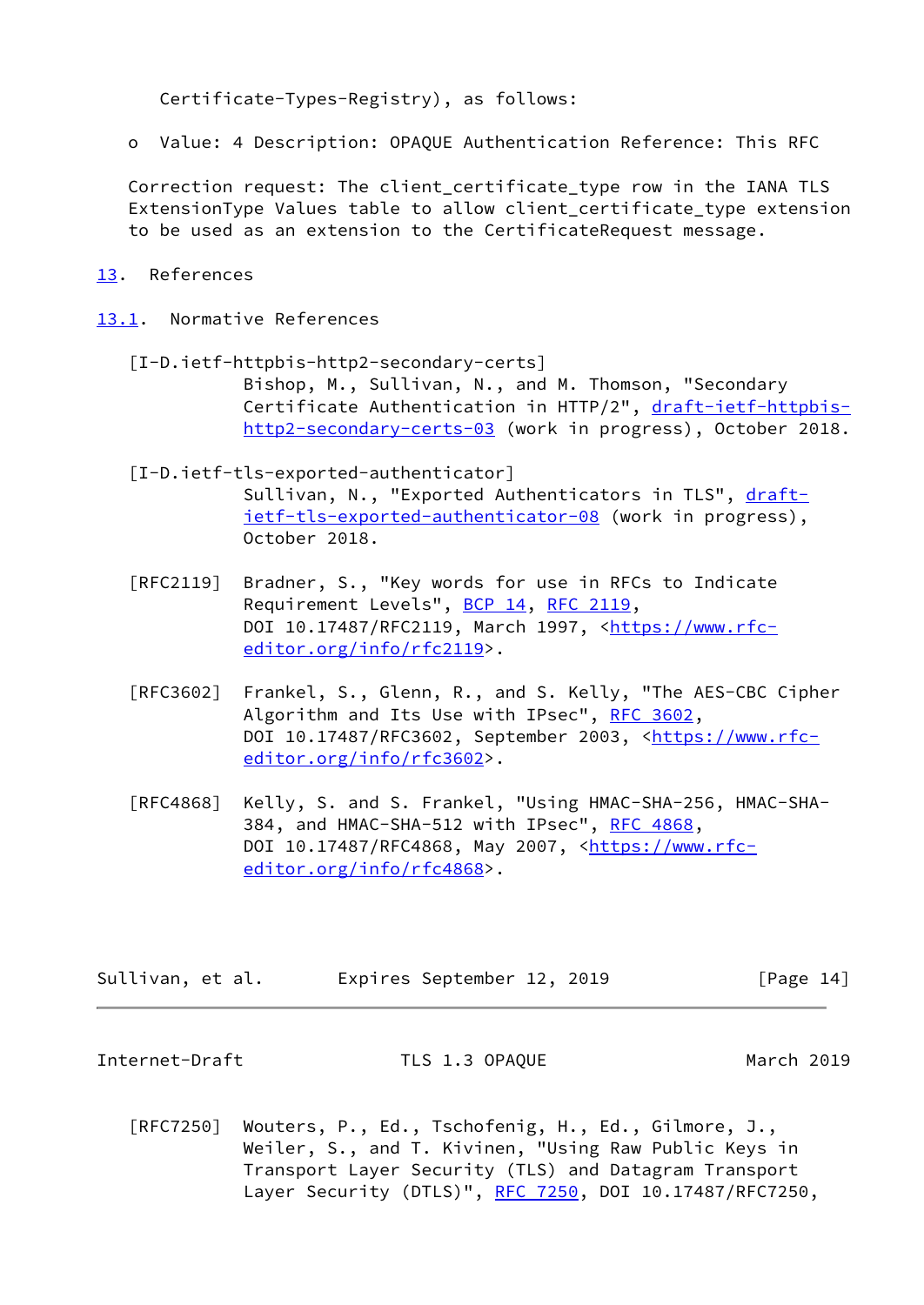June 2014, <<https://www.rfc-editor.org/info/rfc7250>>.

- [RFC8174] Leiba, B., "Ambiguity of Uppercase vs Lowercase in [RFC](https://datatracker.ietf.org/doc/pdf/rfc2119) [2119](https://datatracker.ietf.org/doc/pdf/rfc2119) Key Words", [BCP 14](https://datatracker.ietf.org/doc/pdf/bcp14), [RFC 8174,](https://datatracker.ietf.org/doc/pdf/rfc8174) DOI 10.17487/RFC8174, May 2017, [<https://www.rfc-editor.org/info/rfc8174](https://www.rfc-editor.org/info/rfc8174)>.
- <span id="page-16-2"></span> [TLS13] Rescorla, E., "The Transport Layer Security (TLS) Protocol Version 1.3", [RFC 8446](https://datatracker.ietf.org/doc/pdf/rfc8446), DOI 10.17487/RFC8446, August 2018, <[https://www.rfc-editor.org/info/rfc8446>](https://www.rfc-editor.org/info/rfc8446).
- <span id="page-16-0"></span>[13.2](#page-16-0). Informative References

```
 [I-D.barnes-tls-pake]
```
 Barnes, R. and O. Friel, "Usage of PAKE with TLS 1.3", [draft-barnes-tls-pake-04](https://datatracker.ietf.org/doc/pdf/draft-barnes-tls-pake-04) (work in progress), July 2018.

<span id="page-16-6"></span>[I-D.ietf-tls-esni]

 Rescorla, E., Oku, K., Sullivan, N., and C. Wood, "Encrypted Server Name Indication for TLS 1.3", [draft](https://datatracker.ietf.org/doc/pdf/draft-ietf-tls-esni-03) [ietf-tls-esni-03](https://datatracker.ietf.org/doc/pdf/draft-ietf-tls-esni-03) (work in progress), March 2019.

<span id="page-16-3"></span>[I-D.irtf-cfrg-spake2]

Ladd, W. and B. Kaduk, "SPAKE2, a PAKE", [draft-irtf-cfrg](https://datatracker.ietf.org/doc/pdf/draft-irtf-cfrg-spake2-08) [spake2-08](https://datatracker.ietf.org/doc/pdf/draft-irtf-cfrg-spake2-08) (work in progress), March 2019.

<span id="page-16-4"></span>[I-D.sullivan-cfrg-voprf]

 Davidson, A., Sullivan, N., and C. Wood, "Oblivious Pseudorandom Functions (OPRFs) using Prime-Order Groups", [draft-sullivan-cfrg-voprf-03](https://datatracker.ietf.org/doc/pdf/draft-sullivan-cfrg-voprf-03) (work in progress), March 2019.

<span id="page-16-1"></span>[opaque-paper]

 Xu, J., "OPAQUE: An Asymmetric PAKE Protocol Secure Against Pre-Computation Attacks", 2018.

- [RFC2945] Wu, T., "The SRP Authentication and Key Exchange System", [RFC 2945,](https://datatracker.ietf.org/doc/pdf/rfc2945) DOI 10.17487/RFC2945, September 2000, <[https://www.rfc-editor.org/info/rfc2945>](https://www.rfc-editor.org/info/rfc2945).
- [RFC5869] Krawczyk, H. and P. Eronen, "HMAC-based Extract-and-Expand Key Derivation Function (HKDF)", [RFC 5869,](https://datatracker.ietf.org/doc/pdf/rfc5869) DOI 10.17487/RFC5869, May 2010, <[https://www.rfc](https://www.rfc-editor.org/info/rfc5869) [editor.org/info/rfc5869](https://www.rfc-editor.org/info/rfc5869)>.

Sullivan, et al. 
Expires September 12, 2019  $[Page 15]$